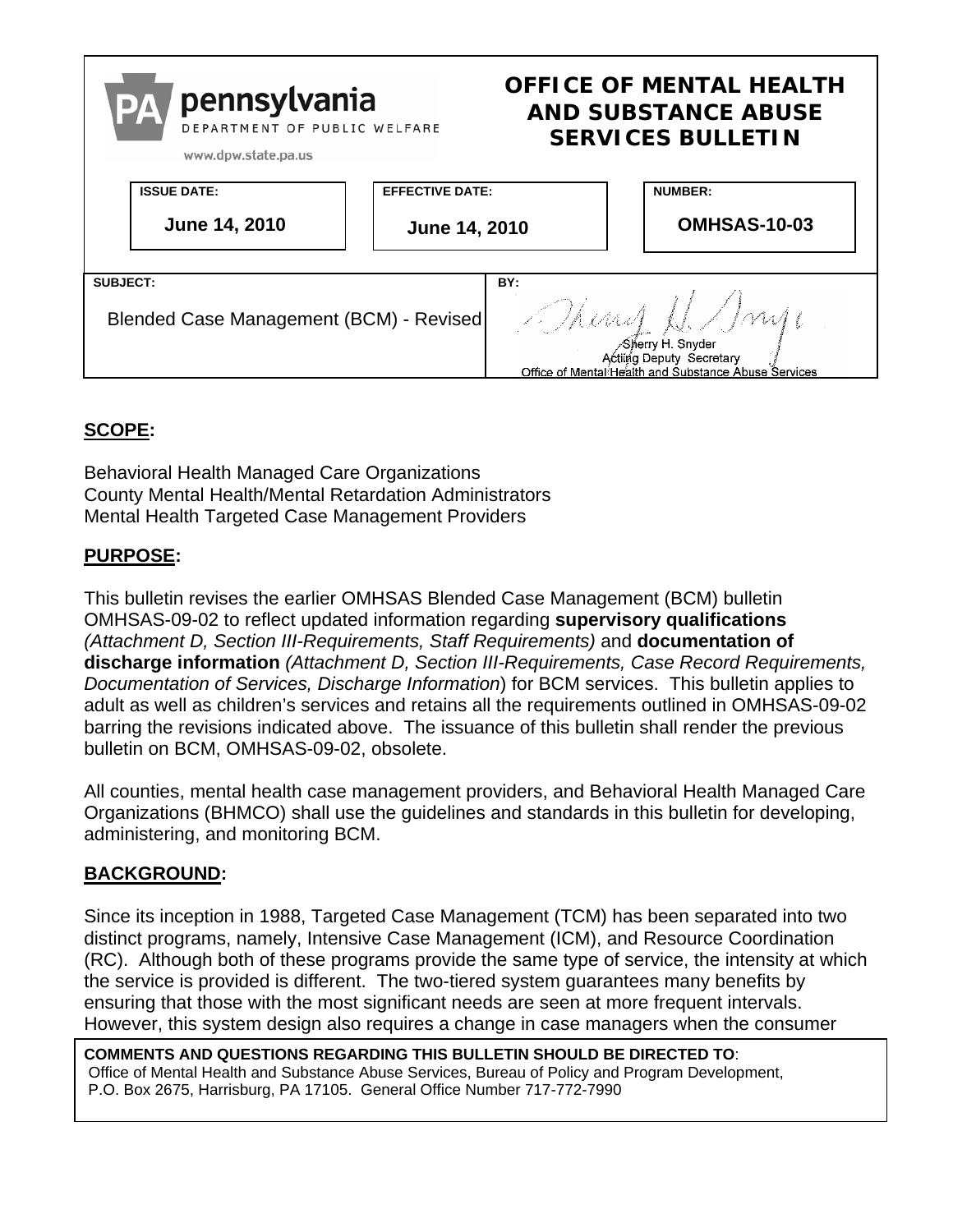requires a change in the level of case management service.

In July 2003, a pilot project was initiated by the Office of Mental Health & Substance Abuse Services (OMHSAS) to test a case management model in which individuals are not required to change case managers (from ICM to RC or vice-versa) when the intensity of their service needs changes. Referred to as the Blended Case Management Model, this model allows the consumer to keep the same "blended case manager" even when there is a change in the level of service needs. This model does not change the case management services being delivered, but it does change the manner in which these services are delivered. It was theorized that, by permitting the blended case manager to adjust service intensity based on consumer needs, there would be improved continuity of care and enhanced support for recovery/resiliency concepts. In essence, the blended case manager would provide ICM or RC level of service as needed, essentially eliminating the distinction between RC and ICM in terms of service delivery. Nine case management agencies in five County MH/MR offices participated in this pilot project.

The purpose of this pilot project was: a) to measure consumer, family, youth, and case manager satisfaction, and; b) to assess the level of impact the blended case management model may have on the consumer. OMHSAS, as well, as individual pilot programs, conducted surveys with consumers, youth, family members and case managers. Analyses of these surveys confirmed positive results indicating that consumers, youth, families and case managers were satisfied with blended case management services. To assess the level of impact the blended model had on the consumer, the Environmental Matrix (EM) scores were collected for individuals in the various pilot programs. Analyses of data from the EM scores indicated that most individuals remained stable or improved. The results also demonstrated that, had the blended model not been in place, individuals would have had to change case managers a number of times.

This model has proven to accomplish the following:

• It increases the continuity of care at both the individual as well as the systems level, and decreases disruption in service, thereby allowing consumers and families to focus more on goals;

It provides flexibility, particularly for those coming out of facilities or placements;

It gives the consumer and the case manager a greater sense of accomplishment because they are able to maintain a working relationship throughout transitions;

It allows services to be consumer driven.

## **DISCUSSION:**

Since the completion of the pilots in December 2004, many county MH/MR programs and providers have implemented the blended model of case management. Given the positive results of these blended case management programs, OMHSAS recommends that county MH/MR programs and their case management providers develop plans for conversion of their ICM and RC caseloads to BCM model. New case management providers may choose to enroll as blended case management providers from the outset; they are not required to enroll